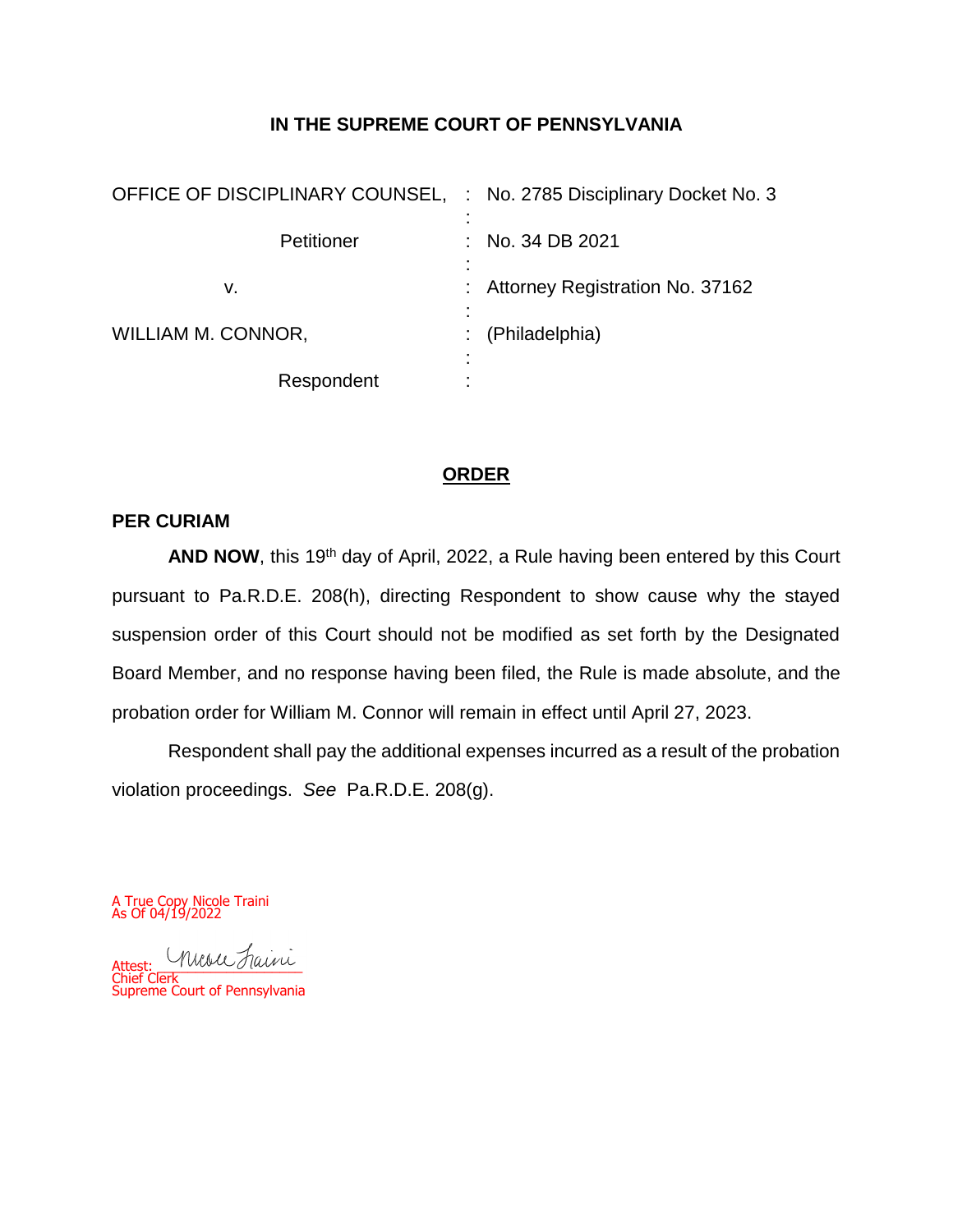## BEFORE THE DISCIPLINARY BOARD OF THE SUPREME COURT OF PENNSYLVANIA

| No. 2785 Disciplinary Docket No. 3 |
|------------------------------------|
|                                    |
| No. 34 DB 2021                     |
|                                    |
| Attorney Registration No. 37162    |
|                                    |
| (Philadelphia)                     |
|                                    |

# THE REPORT AND RECOMMENDATION OF DESIGNATED MEMBER OF THE DISCIPLINARY BOARD OF THE SUPREME COURT OF PENNSYLVANIA

# TO THE HONORABLE CHIEF JUSTICE AND JUSTICES OF THE SUPREME COURT OF PENNSYLVANIA:

Pursuant to Rule 208(h)(1) of the Pennsylvania Rules of Disciplinary Enforcement, this designated member of the Disciplinary Board of the Supreme Court of Pennsylvania herewith submits a recommendation to your Honorable Court with respect to the Petition to Schedule a Probation Violation Hearing filed by Petitioner, Office of Disciplinary Counsel.

## **I.** HISTORY OF PROCEEDINGS

By Order dated April 27, 2021 ("Court's Order"), the Supreme Court of Pennsylvania granted a Joint Petition in Support of Discipline on Consent and suspended Respondent from the practice of law for one year. Pursuant to the Court's Order, the suspension was stayed in its entirety and Respondent placed on probation for a period of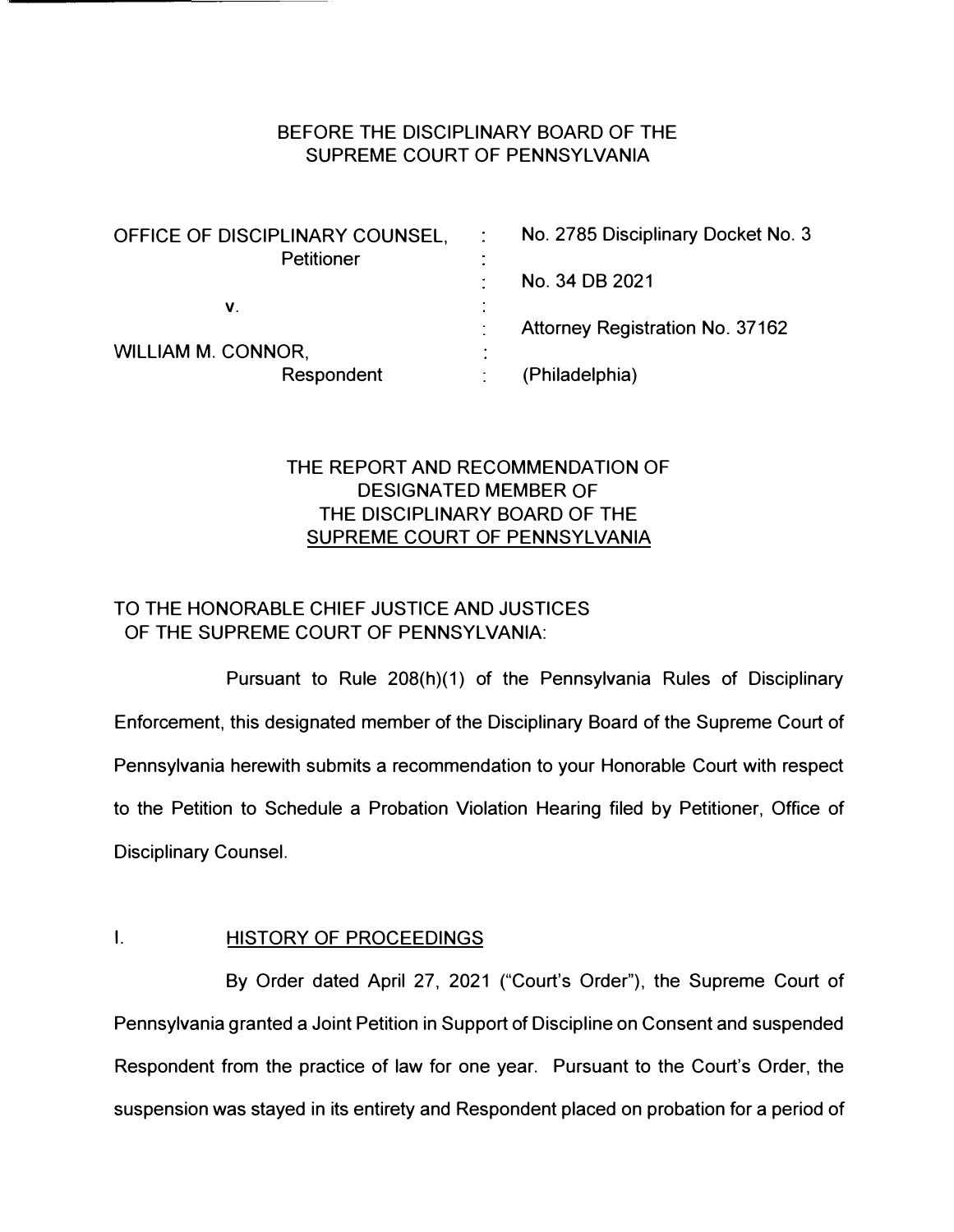one year. The Court's Order directed that Respondent's period of probation be subject to certain conditions, including the appointment of a sobriety monitor.

On February 14, 2022, Petitioner filed a Petition to Schedule a Probation Violation Hearing, which alleged that Respondent violated the conditions of his probation. Petitioner requested that a Member of the Disciplinary Board be designated to hold a hearing pursuant to Pa.R.D.E. 208(h). By Order dated February 17, 2022, the Board Chair designated the undesigned Member to conduct a hearing.

A hearing was held on February 22, 2022. Richard Hernandez, Esquire, appeared on behalf of Petitioner. Respondent appeared pro se. Also present was Attorney A, Esquire, Respondent's appointed sobriety monitor.

#### 11. FINDINGS OF FACT

The Court's Order directed that Respondent's probation period be subject to certain conditions, including but not limited to, Respondent meeting at least twice a month with Attorney A, maintaining weekly telephone contact with Attorney A, and cooperating fully with Attorney A. Pursuant to the Court's Order, Respondent and Attorney A were each required to file Quarterly Reports with the Disciplinary Board Prothonotary addressing compliance with conditions of probation. ODC-1.

By letter dated October 15, 2021, Attorney A wrote to the Board Prothonotary and advised that Respondent was attending Alcoholics Anonymous ("AA") meetings three or more times a week, seeing his AA sponsor, and staying sober according to the probation conditions but was not meeting at least twice a month with him and was not maintaining weekly telephone contact. Attorney A stated that connecting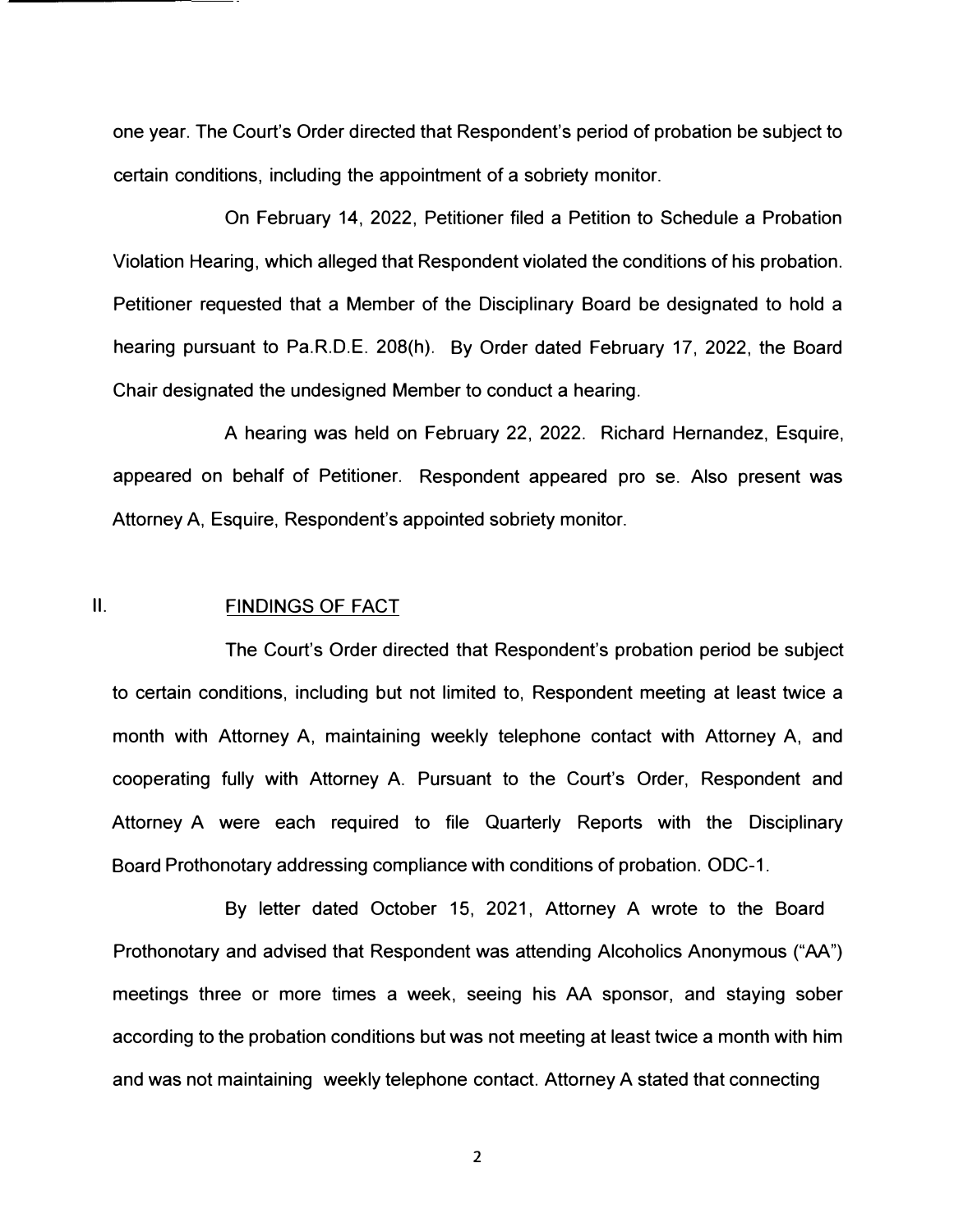with Respondent had been a problem and Respondent had canceled several planned meetings. ODC-4. Attorney A enclosed the second Quarterly Report, wherein he stated that during the second quarter he met in person one time with Respondent (July 2021) and had three telephone conversations with Respondent (July 21, August 9, and August 16, 2021 ). ODC-4. These meetings and telephone contacts did not meet the requirements set forth in the Court's Order.

By letter dated January 15, 2022, sent by Attorney A to the Board Prothonotary, Attorney A enclosed his third Quarterly Report and advised that Respondent had not complied with the conditions of the Court's Order in that Respondent had not met with Attorney A at least twice per month and had not maintained weekly telephone contact. In his letter, Attorney A discussed his fruitless attempts to schedule a fixed meeting time with Respondent and Respondent's unwillingness to adhere to an agreed-upon schedule. Attorney A also described what he perceived to be Respondent's cavalier attitude toward his probation obligations. ODC-5. The Third Quarterly Report reflects that Attorney A had two FaceTime meetings with Respondent (October 2021 and January 2022) and three telephone conversations with Respondent (October and December 2021 and January 2022), which communications failed to meet the requirements of the Court's Order. The Report further indicated that Respondent had remained sober. ODC-5.

Respondent filed with the Board Prothonotary a Second Quarterly Report dated October 15, 2021 and a third Quarterly Report dated January 15, 2022, which confirm that he has not complied with the conditions that required him to meet at least twice a month and maintain weekly telephone contact with Attorney A. ODC-6, ODC-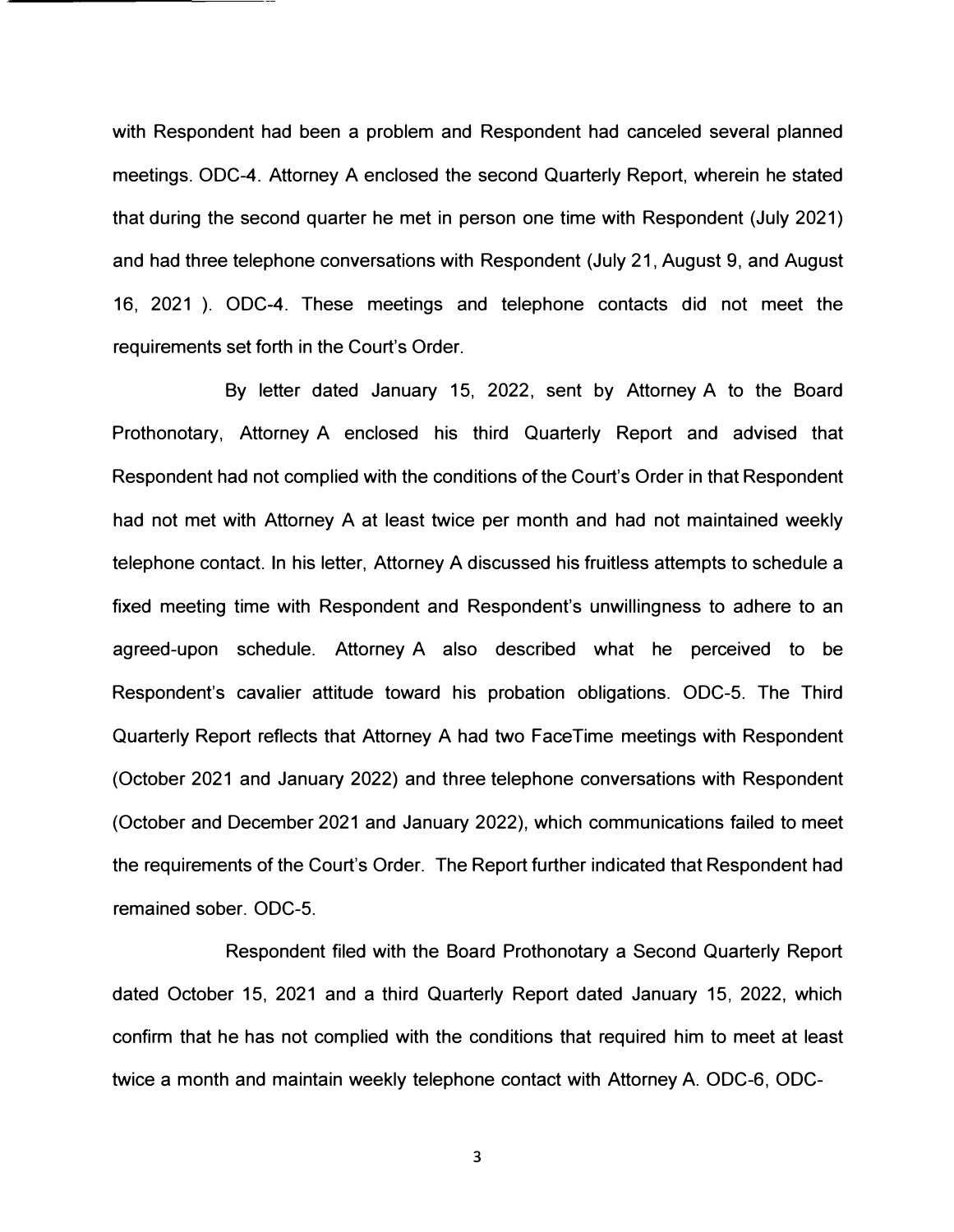7. At the probation violation hearing, Respondent fully admitted that he had not complied with the conditions of his probation. N.T. 11, 12, 19.

Respondent offered a number of reasons for his noncompliance. He explained that he has experienced severe health issues including neurological medical issues that required hospitalization and a bout with COVID-19. Respondent explained that he has been on a leave of absence from his law firm since June 2020 and had sought inpatient treatment. N.T. 21. After completing treatment, Respondent was having difficulty getting things accomplished, in that he knew what he had to do, but was not able to do those things. N.T. 14. Respondent further explained that he has had issues with depression and anxiety, which made it difficult to get up in the morning, and which he believes contributed to his inability to comply with conditions of the Court's Order.

Respondent stated that he has a new therapist and a new psychiatrist who have been very helpful in the past four to six weeks with regard to taking care of priorities, and he has had lengthy discussions with his healthcare providers about the importance of meeting the requirements of the Court's Order. N.T. 14. Respondent feels his situation has improved since the change in healthcare providers and medications. N.T. 20-21. Respondent indicated that presently he does not suffer from any conditions that prevent in-person meetings with his sobriety monitor. N.T. 22-23, 24. Respondent stated that recently, he had FaceTime calls with Attorney A on January 21, February 11, and February 18, 2022. N.T. 12.

Respondent stated that he understands "completely" the importance of meeting the requirements of the Court's Order, including meeting with his sobriety monitor, and further stated that he has satisfied other requirements of the Court's Order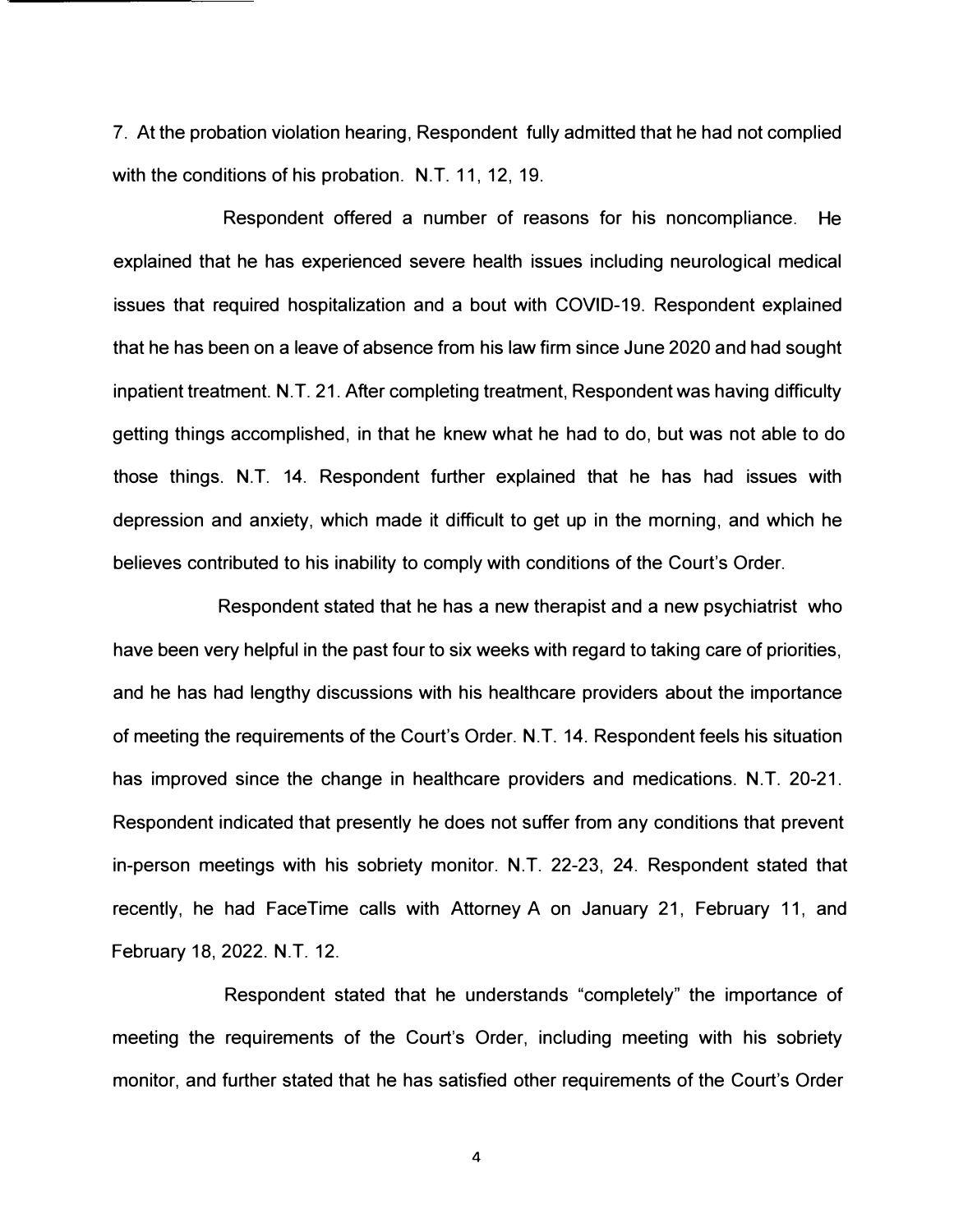by attending AA meetings six or seven days a week and having regular contact with his sponsor. N.T. 12, 13. Respondent intends to meet the probation requirements going forward. N.T. 15.

Attorney A stated at the hearing that while Respondent has stayed sober, Respondent has displayed a repeated unwillingness to communicate with Attorney A as required by his probation. N.T. 16, 17. Attorney A expressed frustration that Respondent will not meet in person, particularly as Respondent goes to in-person AA meetings and goes out of town for other reasons, and expressed a general concern that Respondent has not prioritized adhering to the probation conditions. N.T. 16, 18. Attorney A confirmed Respondent's statement that there have been three or four recent FaceTime calls. N.T. 16.

#### 111. CONCLUSIONS OF LAW

By his conduct, Respondent violated his probation by failing to meet at least twice a month and maintain weekly telephone contact with his sobriety monitor in accordance with the conditions set forth in the Court's Order.

#### IV. DISCUSSION

The evidence of record demonstrates that Respondent did not fully comply with the terms and conditions of his Supreme Court-ordered probation. He failed to meet at least twice monthly and failed to maintain weekly telephone contact with his sobriety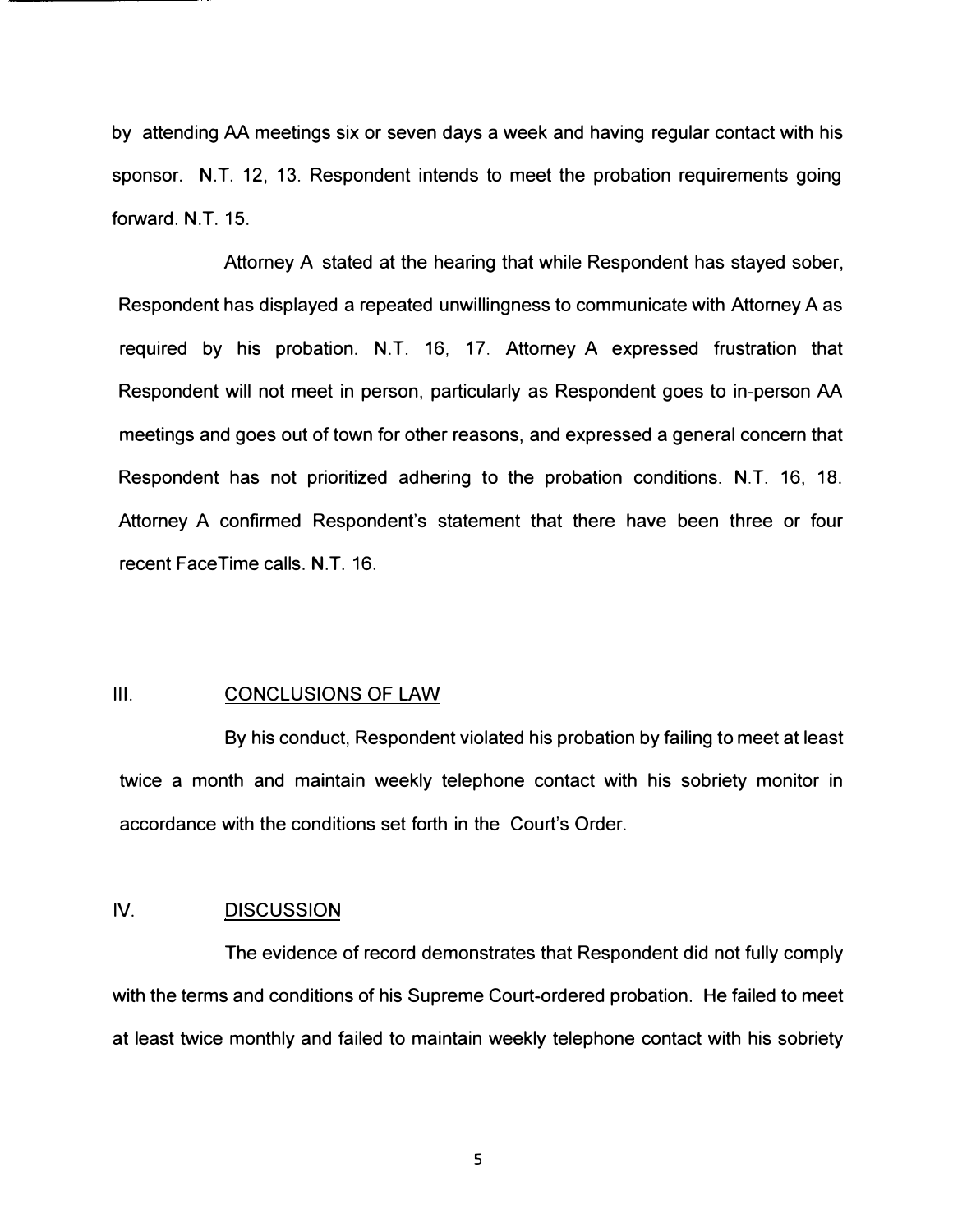monitor. For the following reasons, I recommend that the probation be modified by extending it for a period of one year.

The record established that Respondent's inability to meet his conditions is not a question of his sobriety, as he has abstained from alcohol and drug use and regularly attends AA meetings and has contact with his AA sponsor. Rather, Respondent has been unwilling or unable to prioritize scheduling meetings with Attorney A and adhering to a fixed schedule. The totality of the record reflects that although Respondent did not fully comply with the probation requirements to maintain a certain level of contact with his sobriety monitor, he explained the reasons surrounding his failure to do so, discussed improved healthcare and medications that enable him to better meet his obligations, shared his efforts to meet his requirements during the current quarter, and expressed his sincere intentions to meet the conditions of probation going forward. Importantly, Respondent demonstrated recognition that he is under a Supreme Court order to meet with his sobriety monitor at least twice monthly and maintain telephone contact weekly and that he must fulfill those specific conditions, in addition to other conditions set forth in the Court's Order.

Critical to my recommendation to extend probation is the fact that Respondent has remained sober during the period of probation. Respondent's probation conditions are in place for the protection of the public. I conclude that there is no evidence that Respondent harmed any clients or that he is unfit to practice law and poses a danger to the public. Under these circumstances, a modification of the length of probation is appropriate to address Respondent's noncompliance and to allow him the opportunity for full compliance, with the understanding that any further violation of these terms and  $6<sup>6</sup>$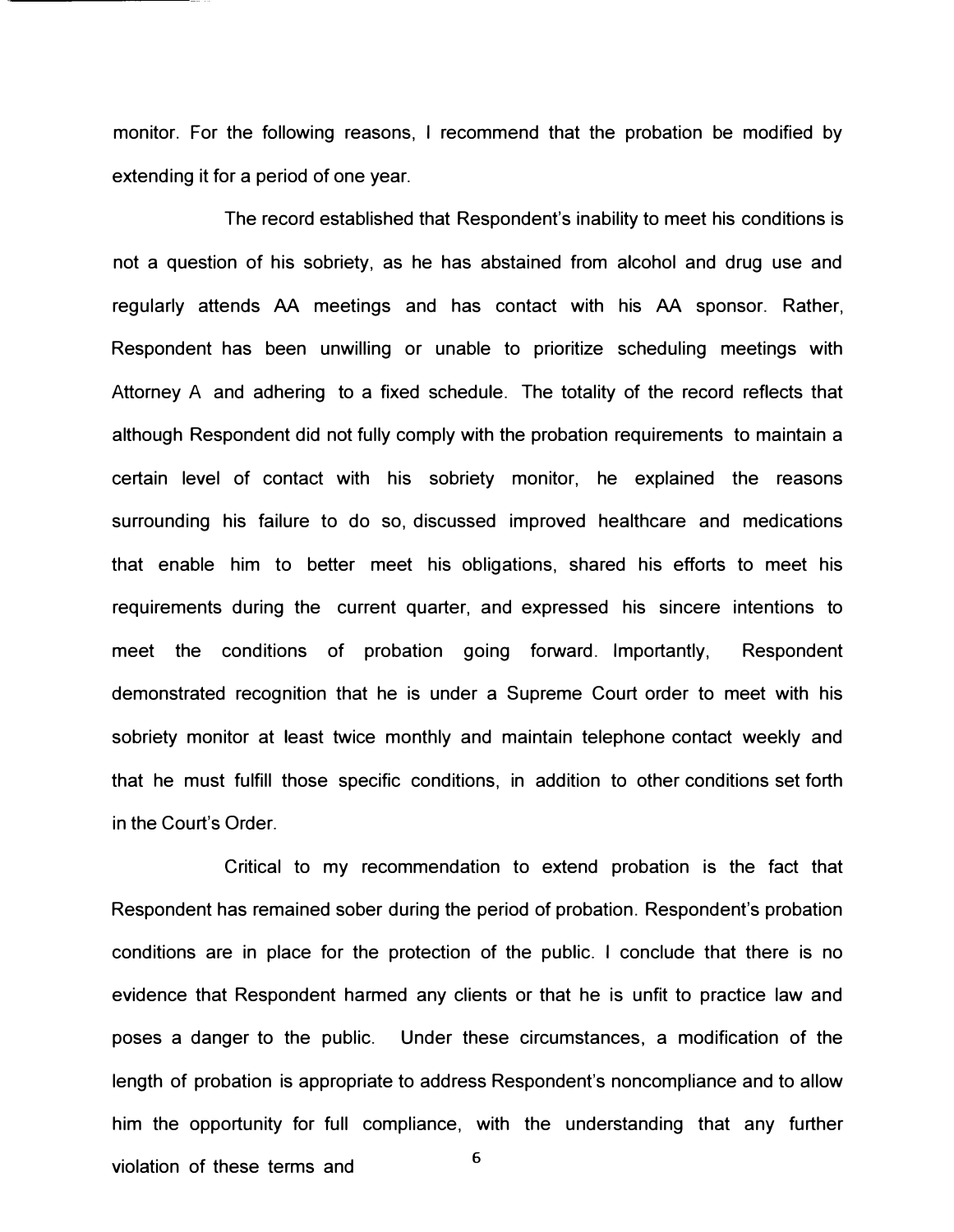conditions by Respondent may subject him to revocation of his probation and immediate suspension. To be clear, the conditions of probation set forth in the Court's Order are not negotiable; Respondent must meet them or he will be in front of the Board again.